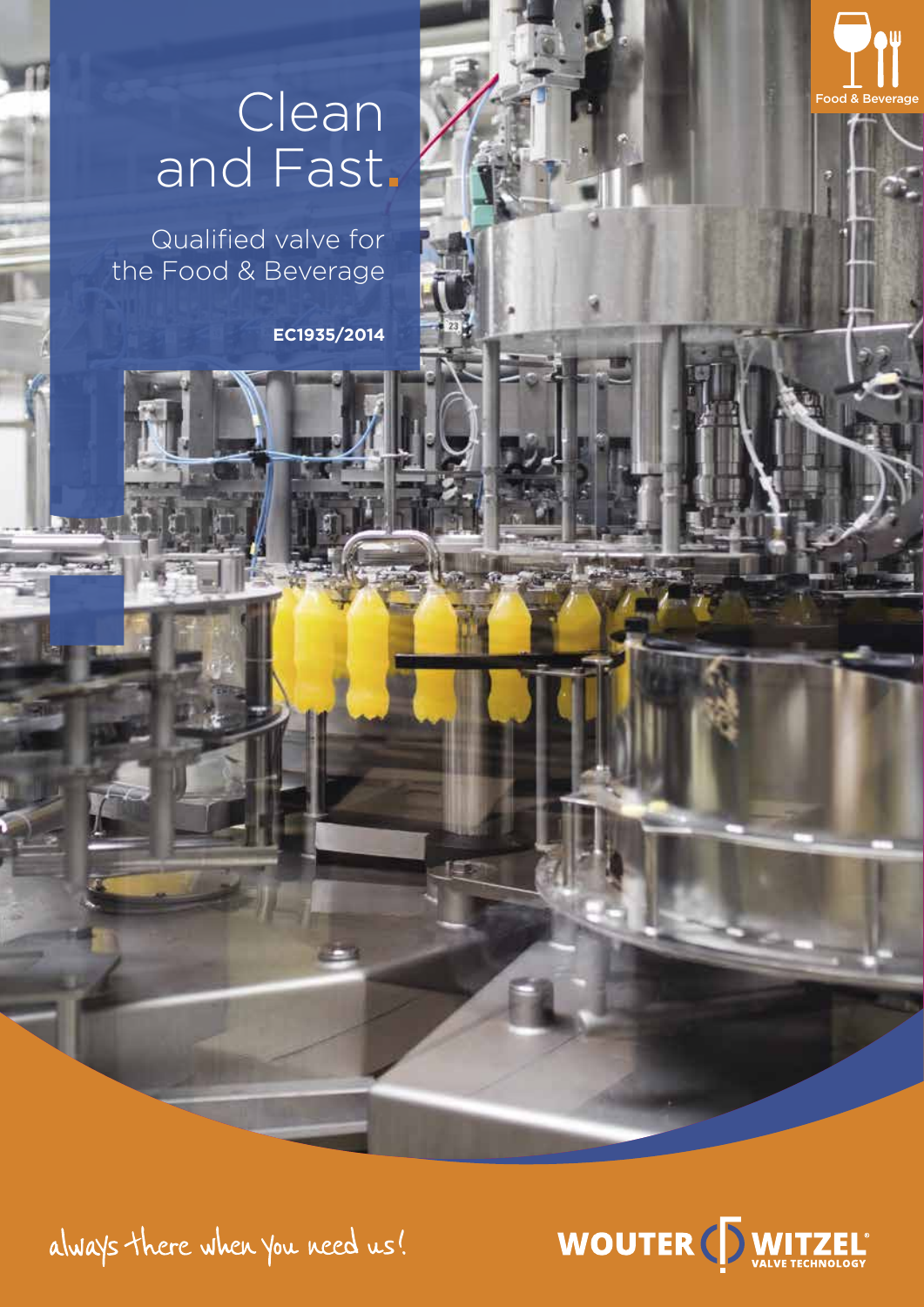## Our philosophy

a

Flexible and quick response to market developments

DUTCH QUALITY  $*X*$ 



Since 2005 we are a largely independent subsidiary of

**always there when you need us!**



INNOVATIVE BUTTERFLY VALVES FOR OVER 50 YEARS



CERTICIFATES AND APPROVALS

SUITABLE FOR MANY APPLICATIONS



BEST RETURN OF INVESTMENT

24/7 SERVICE

FULLY CUSTOMISABLE

ACTUATION AND CONTROLS

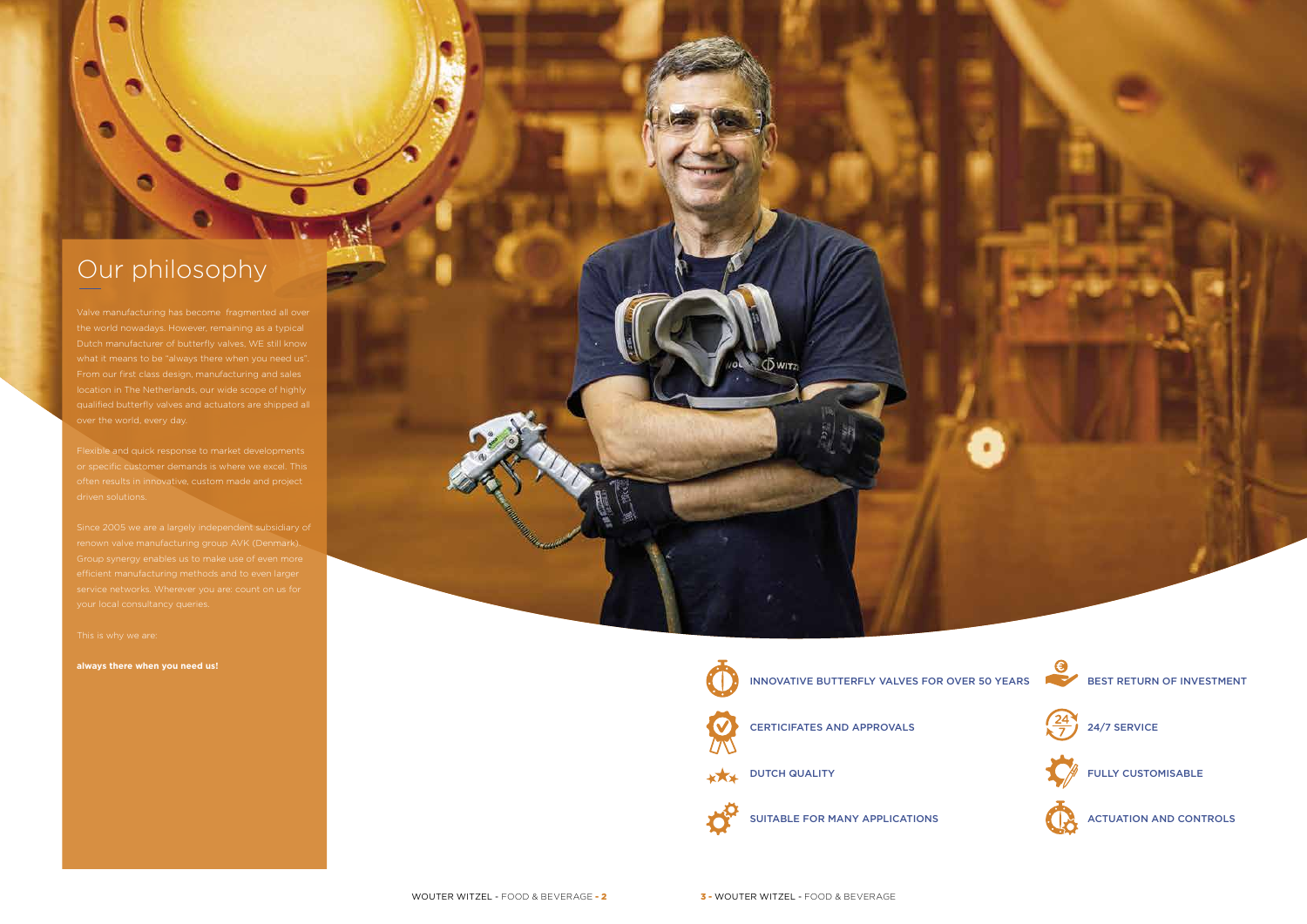## USP's Food & Beverage

#### ISO 5211 actuator mounting

Shaft seal Preventing dirt to enter into shaft area

#### Satin finished disc Ra max 0.8um



Allowing ultra-high number of operations

#### FDA approved liner EPDM-per

EC1935 compliant, vulcanized bonded to the body. Vacuum proof and lifetime low operating torque



laid down in Regulation (EC) No 1935/2004 which

aims at ensuring FCM safety.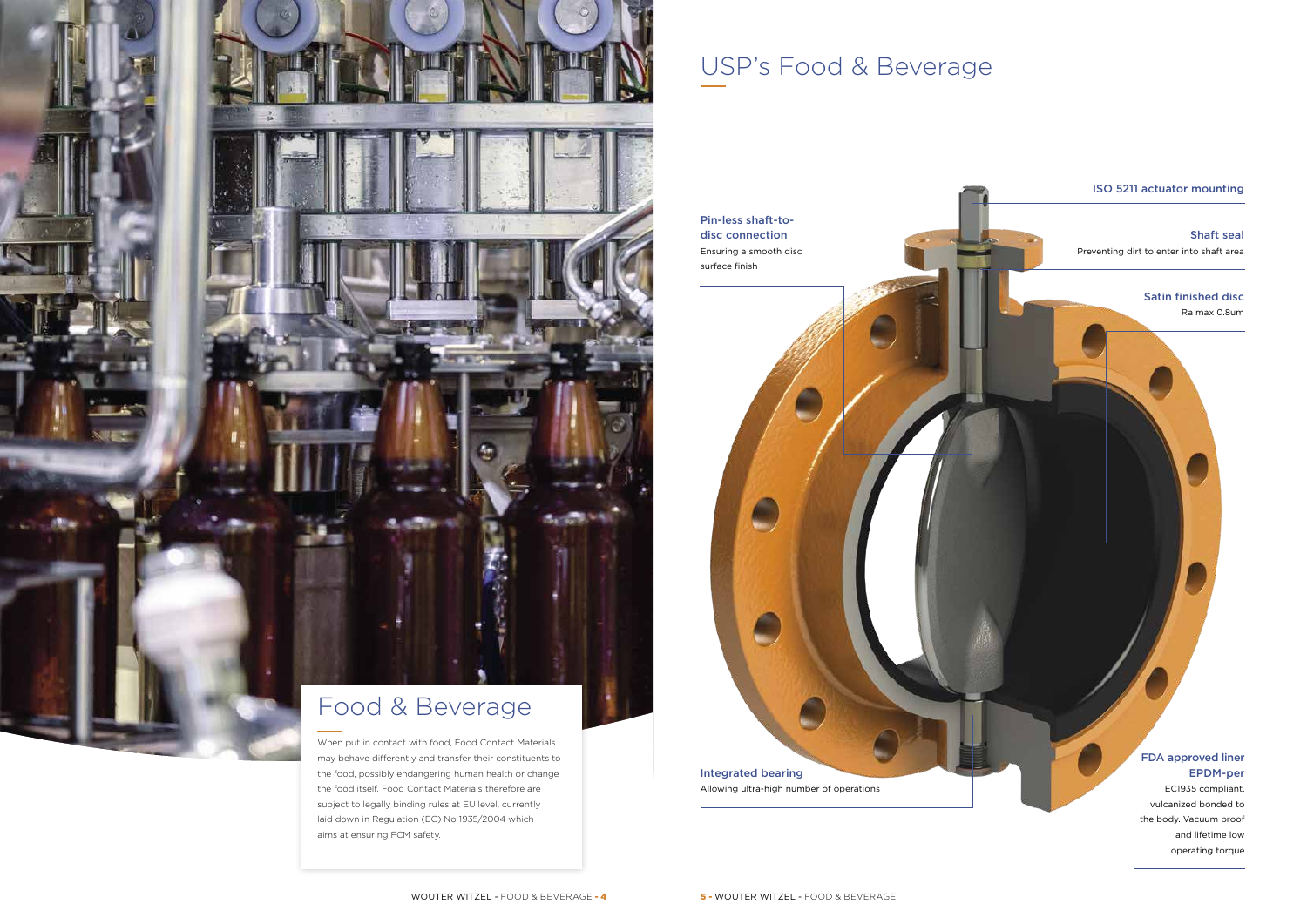

| size                | <b>DN</b> | wafer (short)<br>€ (euro) | <b>EVFS</b><br>€ (euro) | <b>EVFL</b><br>€ (euro) |
|---------------------|-----------|---------------------------|-------------------------|-------------------------|
| $1^{1}/\frac{n}{2}$ | 40        | € 98                      | $\epsilon$ 112          |                         |
| 2 <sup>n</sup>      | 50        | € 101                     | € 119                   | € 130                   |
| $2^{1}/\frac{1}{2}$ | 65        | € 109                     | € 121                   | € 130                   |
| $\mathfrak{Z}''$    | 80        | € 113                     | € 125                   | € 133                   |
| $4^{\prime\prime}$  | 100       | € 115                     | € 130                   | € 136                   |
| 5''                 | 125       | € 151                     | € 166                   | € 172                   |
| 6"                  | 150       | € 173                     | € 198                   | € 200                   |
| $8^{\prime\prime}$  | 200       | € 316                     | € 344                   | € 355                   |
| 10"                 | 250       | € 389                     | € 417                   | € 431                   |
| 12"                 | 300       | € 550                     | € 578                   | € 591                   |
| 14''                | 350       | € 605                     | € 621                   | € 633                   |
| 16"                 | 400       | € 738                     | € 748                   | € 759                   |
| 18"                 | 450       | € 879                     | € 907                   | € 914                   |
| 20"                 | 500       | €986                      | € 1056                  | € 1077                  |
| 24"                 | 600       | € 1193                    | € 1248                  | € 1276                  |
| 28"                 | 700       | € 1453                    | € 1591                  | € 1623                  |
| 32"                 | 800       | € 1809                    | € 1968                  | € 2044                  |
| 36"                 | 900       | € 2065                    | € 2238                  | € 2356                  |
| 40"                 | 1000      | € 2431                    | € 2431                  | € 2855                  |



### Qualified valve for the Food & Beverage

**The Ti** 



#### Avilable with the following characteristics:

### - ISO 5211 topflange

 $\sim$ 

- Shaft seal
- 
- 
-